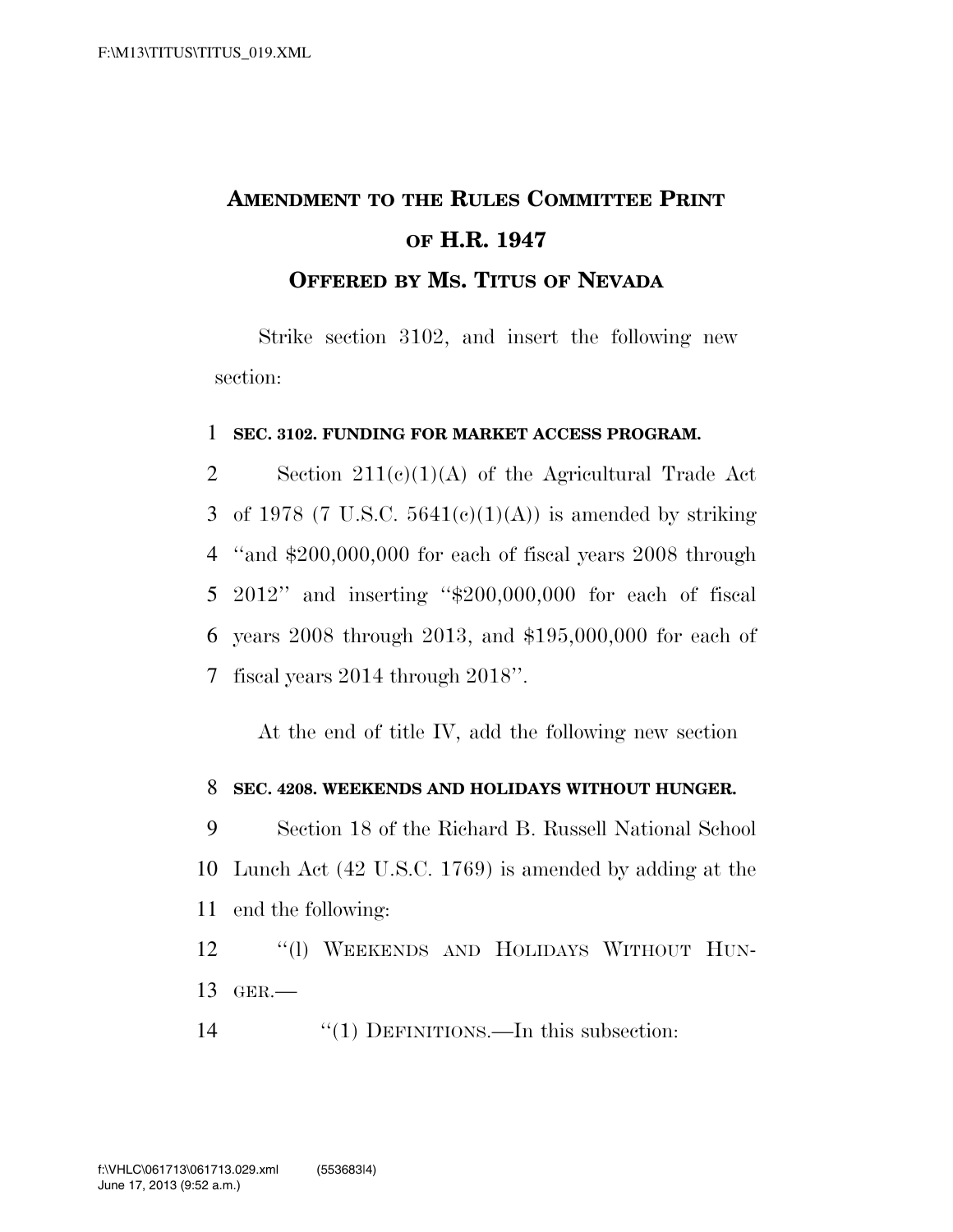| $\mathbf{1}$   | "(A) AT-RISK SCHOOL CHILD.—The term                    |
|----------------|--------------------------------------------------------|
| $\overline{2}$ | 'at-risk school child' has the meaning given the       |
| 3              | term in section $17(r)(1)$ .                           |
| $\overline{4}$ | "(B) ELIGIBLE INSTITUTION.—                            |
| 5              | "(i) IN GENERAL.—The term 'eligible                    |
| 6              | institution' means a public or private non-            |
| 7              | profit institution that is determined by the           |
| 8              | Secretary to be able to meet safe food stor-           |
| 9              | age, handling, and delivery standards es-              |
| 10             | tablished by the Secretary.                            |
| 11             | "(ii) INCLUSIONS.—The term 'eligible                   |
| 12             | institution' includes—                                 |
| 13             | "(I) an elementary or secondary                        |
| 14             | school or school food service authority;               |
| 15             | "(II) a food bank or food pantry;                      |
| 16             | $\lq\lq$ (III) a homeless shelter; and                 |
| 17             | $\lq\lq (IV)$ such other type of emer-                 |
| 18             | gency feeding agency as is approved                    |
| 19             | by the Secretary.                                      |
| 20             | "(2) ESTABLISHMENT.—Subject to the avail-              |
| 21             | ability of appropriations provided in advance in an    |
| 22             | appropriations Act specifically for the purpose of     |
| 23             | carrying out this subsection, the Secretary shall es-  |
| 24             | tablish a program under which the Secretary shall      |
| 25             | provide commodities, on a competitive basis, to eligi- |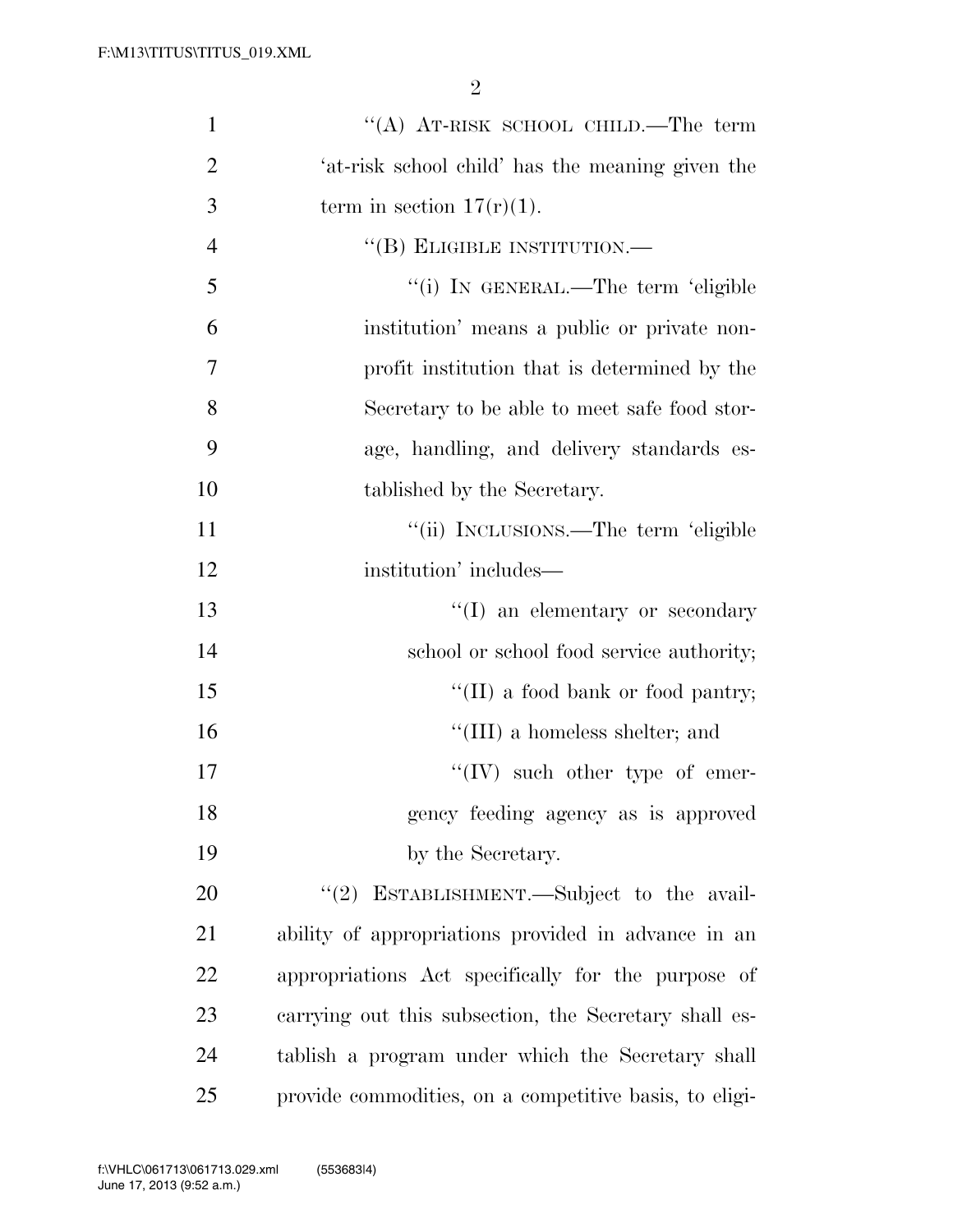| $\mathbf{1}$   | ble institutions to provide nutritious food to at-risk |
|----------------|--------------------------------------------------------|
| $\overline{2}$ | children on weekends and during extended school        |
| 3              | holidays during the school year.                       |
| $\overline{4}$ | $``(3)$ ELIGIBILITY.—                                  |
| 5              | "(A) IN GENERAL.—To be eligible to re-                 |
| 6              | ceive commodities under this subsection, an eli-       |
| 7              | gible institution shall submit an application to       |
| 8              | the Secretary at such time, in such manner,            |
| 9              | and containing such information as the Sec-            |
| 10             | retary may determine.                                  |
| 11             | "(B) PLAN.—An application under sub-                   |
| 12             | paragraph (A) shall include the plan of the eli-       |
| 13             | gible institution for the distribution of nutri-       |
| 14             | tious foods to at-risk school children, includ-        |
| 15             | $ing$ —                                                |
| 16             | "(i) methods of food service delivery                  |
| 17             | to at-risk school children;                            |
| 18             | "(ii) assurances that children receiv-                 |
| 19             | ing foods under the project will not be pub-           |
| 20             | licly separated or overtly identified;                 |
| 21             | "(iii) lists of the types of food to be                |
| 22             | provided under the project and provisions              |
| 23             | to ensure food quality and safety;                     |
| 24             | "(iv) information on the number of                     |
| 25             | at-risk school children to be served and the           |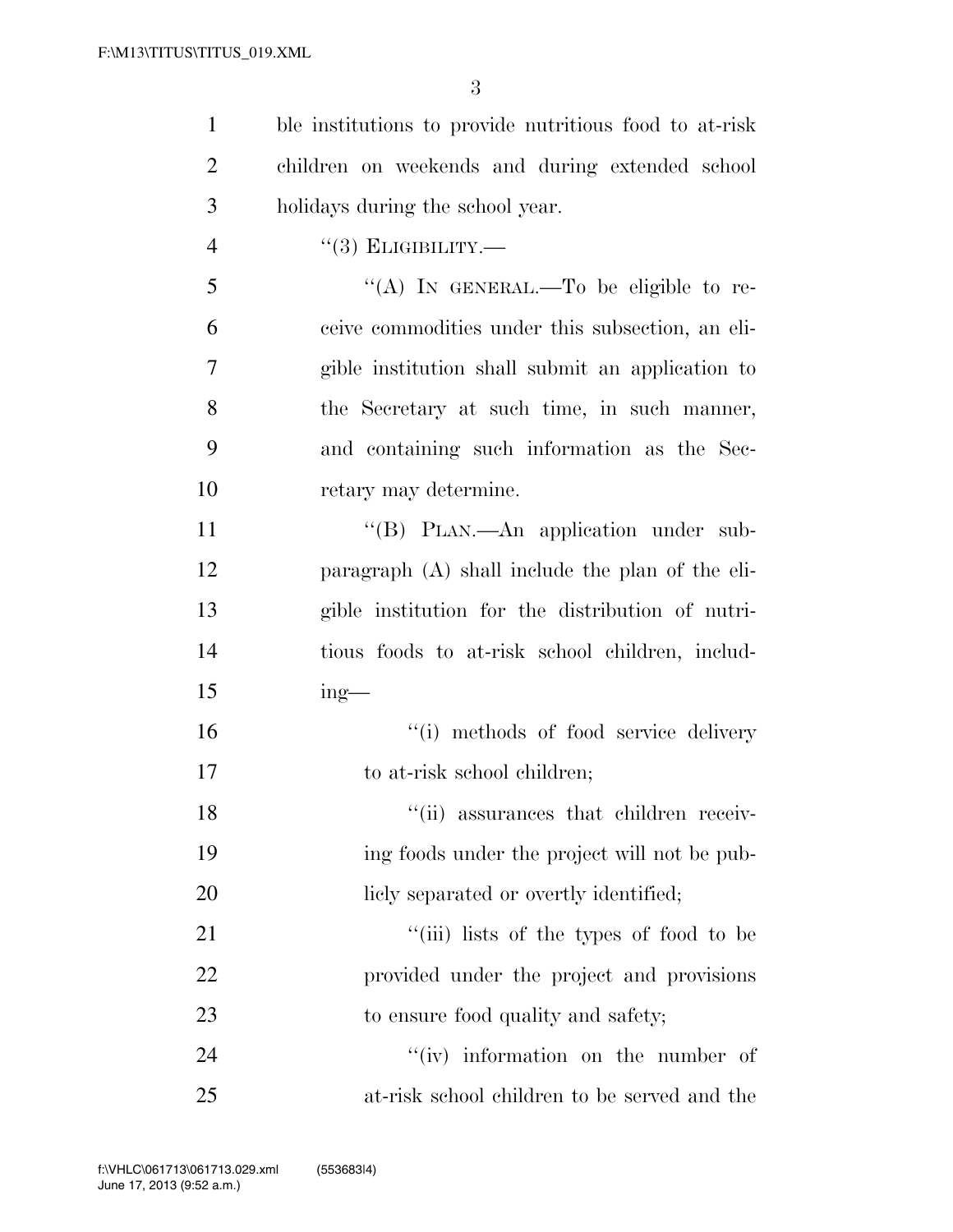| $\mathbf{1}$   | per-child cost of providing the children              |
|----------------|-------------------------------------------------------|
| $\overline{2}$ | with food; and                                        |
| 3              | $f'(v)$ such other information as the                 |
| $\overline{4}$ | Secretary determines to be necessary to as-           |
| 5              | sist the Secretary in evaluating projects             |
| 6              | that receive commodities under this sub-              |
| 7              | section.                                              |
| 8              | "(4) PRIORITY.—In selecting applications under        |
| 9              | this subsection, the Secretary shall give priority to |
| 10             | eligible institutions that—                           |
| 11             | $\lq\lq$ have on-going programs and experi-           |
| 12             | ence serving populations with significant pro-        |
| 13             | portions of at-risk school children;                  |
| 14             | $\lq\lq (B)$ have a good record of experience in      |
| 15             | food delivery and food safety systems;                |
| 16             | "(C) maintain high-quality control, ac-               |
| 17             | countability, and record keeping standards;           |
| 18             | $\lq\lq$ (D) provide children with<br>readily         |
| 19             | consumable food of high nutrient content and          |
| 20             | quality;                                              |
| 21             | $\lq\lq(E)$ demonstrate cost efficiencies and the     |
| 22             | potential for obtaining supplemental funding          |
| 23             | from non-Federal sources to carry out projects;       |
| 24             | and                                                   |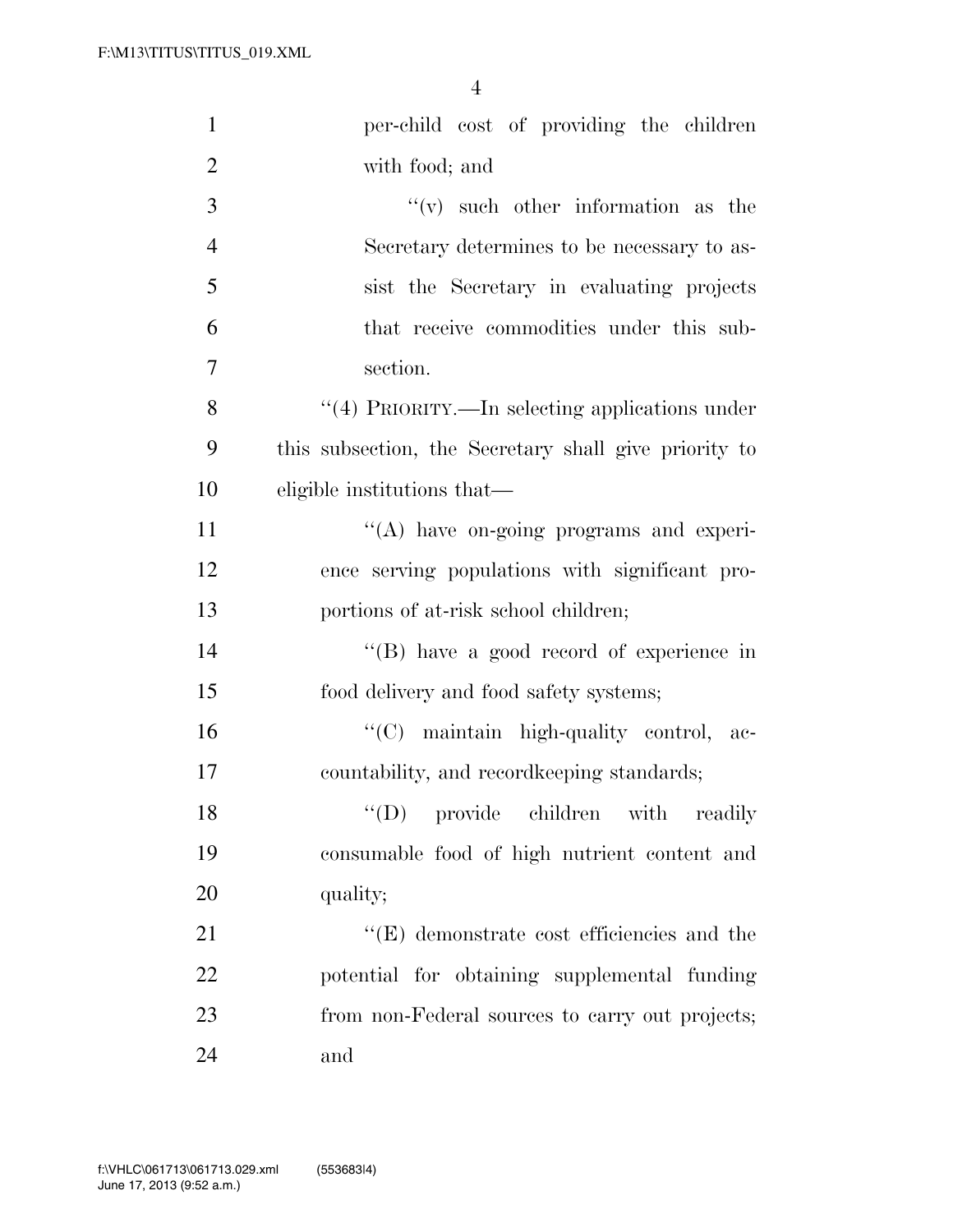| $\mathbf{1}$   | $\lq\lq(F)$ demonstrate the ability to continue  |
|----------------|--------------------------------------------------|
| $\overline{2}$ | projects for the full approved term of the pilot |
| 3              | project period.                                  |
| $\overline{4}$ | $\cdot\cdot$ (5) GUIDELINES.—                    |
| 5              | "(A) IN GENERAL.—The Secretary shall             |
| 6              | issue guidelines containing the criteria for     |
| 7              | projects to receive commodities under this sec-  |
| 8              | tion.                                            |
| 9              | "(B) INCLUSIONS.—The guidelines shall,           |
| 10             | to the maximum extent practicable within the     |
| 11             | funds available and applications submitted, take |
| 12             | into account—                                    |
| 13             | "(i) geographical variations in project          |
| 14             | locations to include qualifying projects in      |
| 15             | rural, urban, and suburban areas with high       |
| 16             | proportions of families with at-risk school      |
| 17             | children;                                        |
| 18             | "(ii) different types of projects that           |
| 19             | offer nutritious foods on weekends and           |
| 20             | during school holidays to at-risk school         |
| 21             | children; and                                    |
| 22             | "(iii) institutional capacity to collect,        |
| 23             | maintain, and provide statistically valid in-    |
| 24             | formation necessary for the Secretary—           |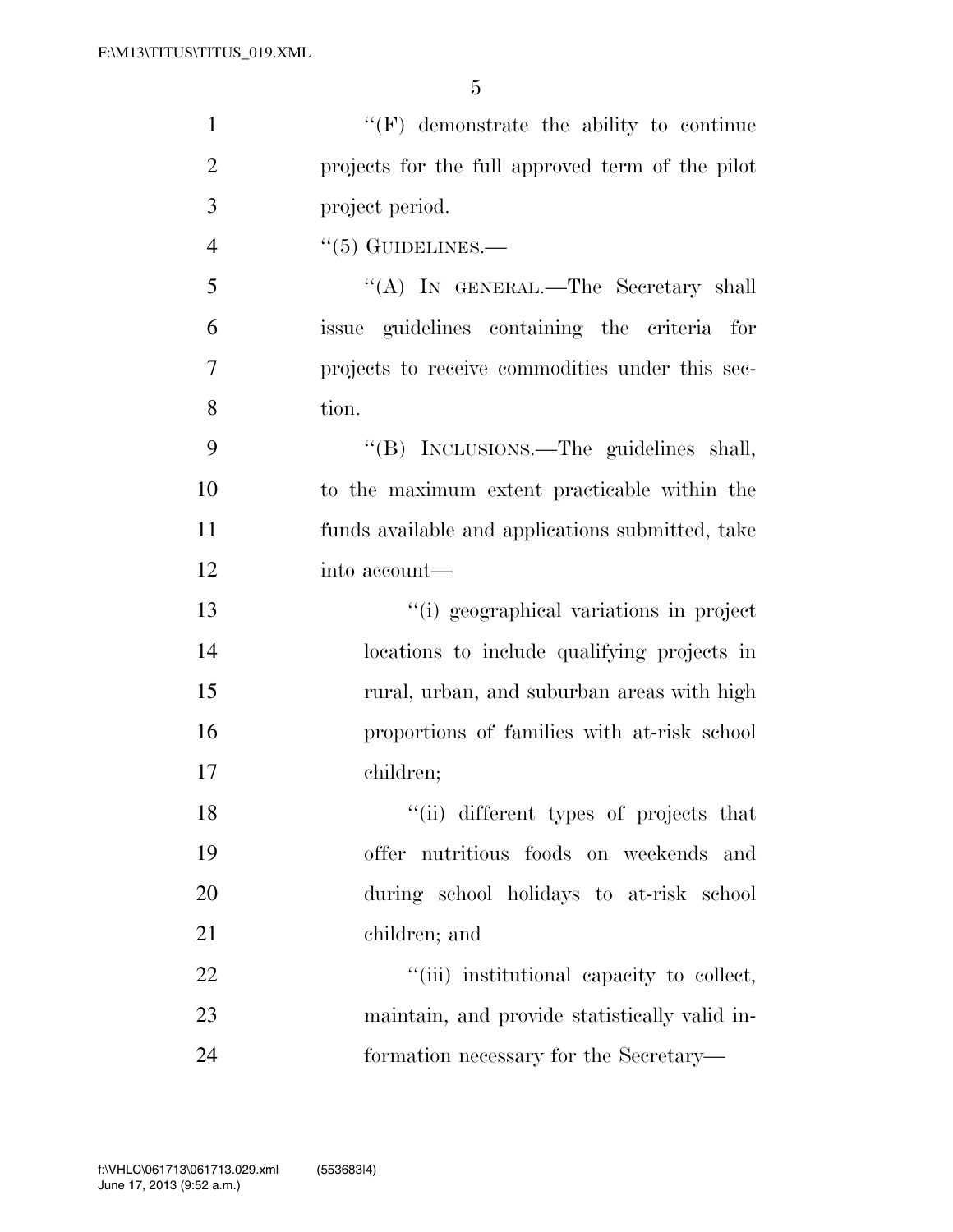| $\mathbf{1}$   | $\lq\lq$ (I) to analyze and evaluate the          |
|----------------|---------------------------------------------------|
| $\overline{2}$ | results of the pilot project; and                 |
| 3              | $\lq\lq$ (II) to make recommendations             |
| $\overline{4}$ | to Congress.                                      |
| 5              | $``(6)$ EVALUATION.—                              |
| 6              | "(A) INTERIM EVALUATION.—Not later                |
| 7              | than November 30, 2016, the Secretary shall       |
| 8              | complete an interim evaluation of the pilot pro-  |
| 9              | gram carried out under this subsection.           |
| 10             | "(B) FINAL REPORT.—Not later than De-             |
| 11             | cember 31, 2018, the Secretary shall submit to    |
| 12             | Congress a final report that contains—            |
| 13             | "(i) an evaluation of the pilot pro-              |
| 14             | gram carried out under this subsection;           |
| 15             | and                                               |
| 16             | "(ii) any recommendations of the Sec-             |
| 17             | retary for legislative action.                    |
| 18             | $``(7)$ FUNDING.—                                 |
| 19             | "(A) AUTHORIZATION OF APPROPRIA-                  |
| 20             | TIONS.—There are authorized to be appro-          |
| 21             | priated to carry out this subsection $$5,000,000$ |
| 22             | for each of fiscal years 2014 through 2018, to    |
| 23             | remain available until expended.                  |
| 24             | "(B) AVAILABILITY OF FUNDS.—Not more              |
| 25             | than 3 percent of the funds made available        |